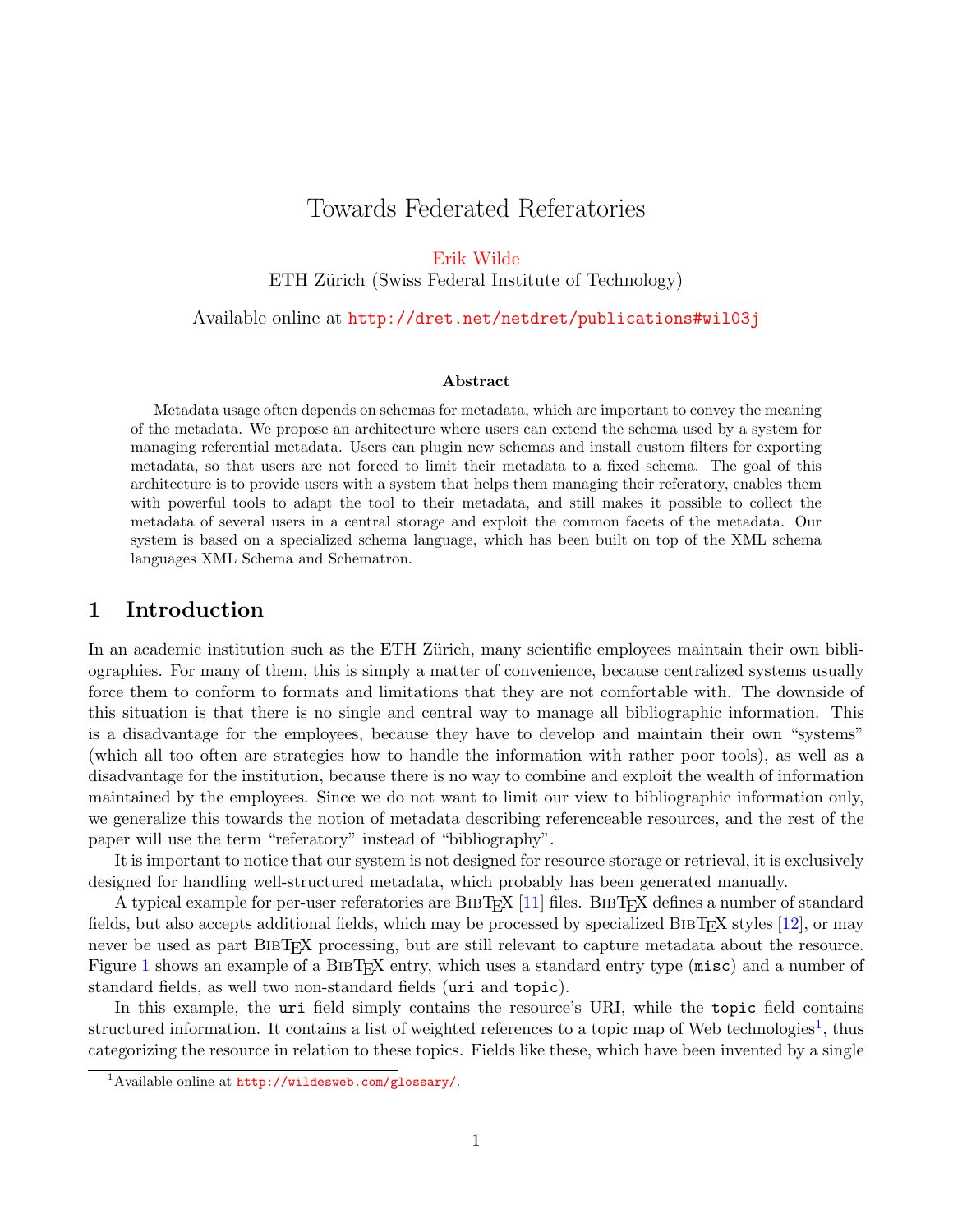<span id="page-1-0"></span>

| $@misc {xmlns10,$ |            |                                                     |
|-------------------|------------|-----------------------------------------------------|
|                   | $author =$ | "Tim Bray and Dave Hollander and Andrew Layman",    |
|                   | $title =$  | "Namespaces in XML",                                |
|                   |            | howpublished = $W3C$ , REC-xml-names-19990114",     |
|                   | $month =$  | "January",                                          |
|                   | $year =$   | 1999,                                               |
|                   | $uri =$    | "http://www.w3.org/TR/1999/REC-xml-names-19990114", |
|                   | $topic =$  | $"\text{xml}[0.8]$ xmlns $[1]$ " }                  |
|                   |            |                                                     |

Figure 1: BIBT<sub>E</sub>X Example

user or a small user group, often contain very valuable information for these users, but are unlikely to be of any relevance for the vast majority of BibTEX users. Thus, if the goal is to build a system supporting users in their maintenance of their references, it is essential to provide support for this kind of specialized resource metadata.

This is what is referred to in the title with the term "federated". The goal is to build a system that enables users to keep their personal style of creating and maintaining a referatory, while on the other hand provides features that exploits the joining of personal referatories. For example, a user might benefit from storing the entry shown in Figure 1 because the system will provide him with a Web-based interface, automatic backup, and (as will be shown later) very flexible ways of exporting the data. On the other hand, other users might benefit from the availability of this entry because they might have simply searched for documents of one of the authors, or because they find the resource's URI and recognize it as a simple way to get the resource.

To summarize, the goal is to design a system that on the one hand implements a central referatory, while on the other hand providing users with the opportunity to still handle their references as "their property", by granting them access rights, giving them the opportunity to use proprietary extensions, and providing them with a powerful concept for exporting (and thus reusing) references. The main motivation for this is the users' well-known hesitation to give up established and well working habits, as long as there is no perceived personal benefit.

## 2 Related Work

Not much work has been done so far in the area of federated referatories. However, some projects have covered parts of what our design goals were. The MyView project [\[18\]](#page-10-0) is similar in some ways in that it also uses XML (in fact, it is based on SGML, but it is XML-compliant) and allows users to store custom metadata. However, the system does not support any kind of schema definition for metadata extensions, and it also does not support pluggable export filters.

The *Greenstone* architecture described by WITTEN et al.  $[17]$  is similar to our approach in that it is built around the idea of processing pipelines for importing documents and metadata. However, the system does not use the same approach for the export side, and also does not provide users with the ability to create their own schemas. In the Greenstone system, a wide variety of data can be imported due to the flexible plugin approach, but since there is no fixed digital library system behind it, it is impossible to make any statements about the schema language for metadata.

The Federated Libraries on the Web (FLOW) project by GOLD et al. [\[10\]](#page-10-0) is still in an early stage. but has the same focus as our system. It aims at creating an infrastructure which can be used to gather,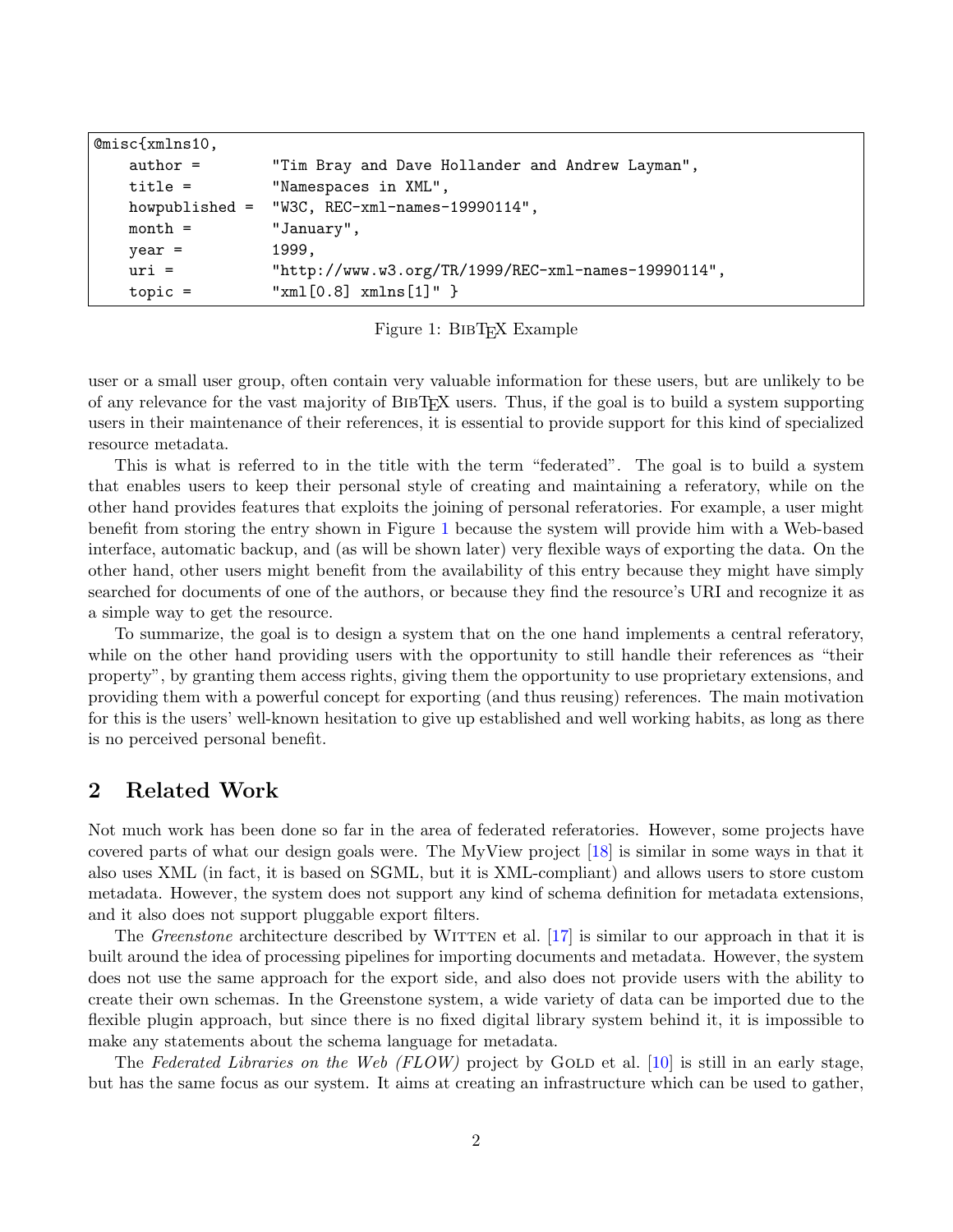share, and discover metadata in research environments. It is based on an existing system, the CERN Document Server (CDS), and will add support for the different layers of the FLOW architecture.

What we believe to be unique in our system is the definition of a dedicated schema language for schema extensions (described in Section 3), which is provided at the user level, so that every user may install schema extensions and then store data according to this schema. Another unique feature is the ability to install pluggable export filters (described in Section [4.2\)](#page-7-0), which also are provided at the user level and make it easy to adapt the export format to the very different needs of heterogeneous user communities.

## 3 BibSchema Design

The core part of the system is the schema design for the referatory data that the system accepts and is able to handle. A first attempt towards such a schema has been based on DTDs and had some serious limitations in its support for datatypes and the extensibility of the schema [\[13\]](#page-10-0). To support a more flexible approach, DTDs are not the appropriate schema language foundation.

In order to overcome the limitations with regards to datatype support, the decision was made to build the next version of the schema language on top of XML Schema [\[14,](#page-10-0) [3\]](#page-9-0) instead of DTDs. This solution solves the problem of datatype support, but does not help much in the area of "co-constraints", i.e. dependencies between different parts of the XML document, which are a central part of the way constraints are defined for entries. For this kind of schema information, the Schematron [\[8\]](#page-10-0) language is ideally suited, which is a rather simple language for defining rule-based schemas, where the rules' central part are XPath [\[6\]](#page-9-0) expressions.

The open question remained how to support the extensibility of the schema, so that users may easily define schema extensions. It seemed awkward to have users define an XML Schema and a Schematron part for each extension, and it also would have been very complex to check and guarantee the consistency of these distinct parts. Consequently, we designed a specialized schema language, which is used to define the core schema of our system as well as any extension to it. The schema language has been based on two major design considerations:

- *Extensibility:* The main goal of the system design is that users should be allowed to extend the schema and use these schema extensions to import any data they are interested in. Since users should not be restricted in their choice of extensions, the extension mechanism must support arbitrary extensions while maintaining the structural integrity of the referatory.
- Mapping to Schema Languages: XML schema languages<sup>2</sup> are evolving constantly. While XML Schema will probably have some level of success, newer approaches such as *Document Schema* Definition Languages (DSDL) [\[9\]](#page-10-0) demonstrate that there must not be the "one size fits all" schema language. Instead, schemas may be composed out of different schema languages, specializing in different facets of schema definition facilities.

Continuing this argument, it may make a lot of sense to define a specialized schema language for an application area, which is tailored to the needs of this application. Furthermore, to make implementation of this specialized schema language easier, one possible approach is to map it to a set of schema languages which are sufficient (or almost sufficient) to implement the specialized schema, so that only a minimal amount of code has to be produced and maintained.

<sup>&</sup>lt;sup>2</sup>Whenever we refer to "XML Schema" (with a capital 'S'), we refer to the schema language defined by the W3C. When speaking of an "XML schema language" (with a lowercase 's'), we refer to the generic concept of a language for defining constraints for XML documents.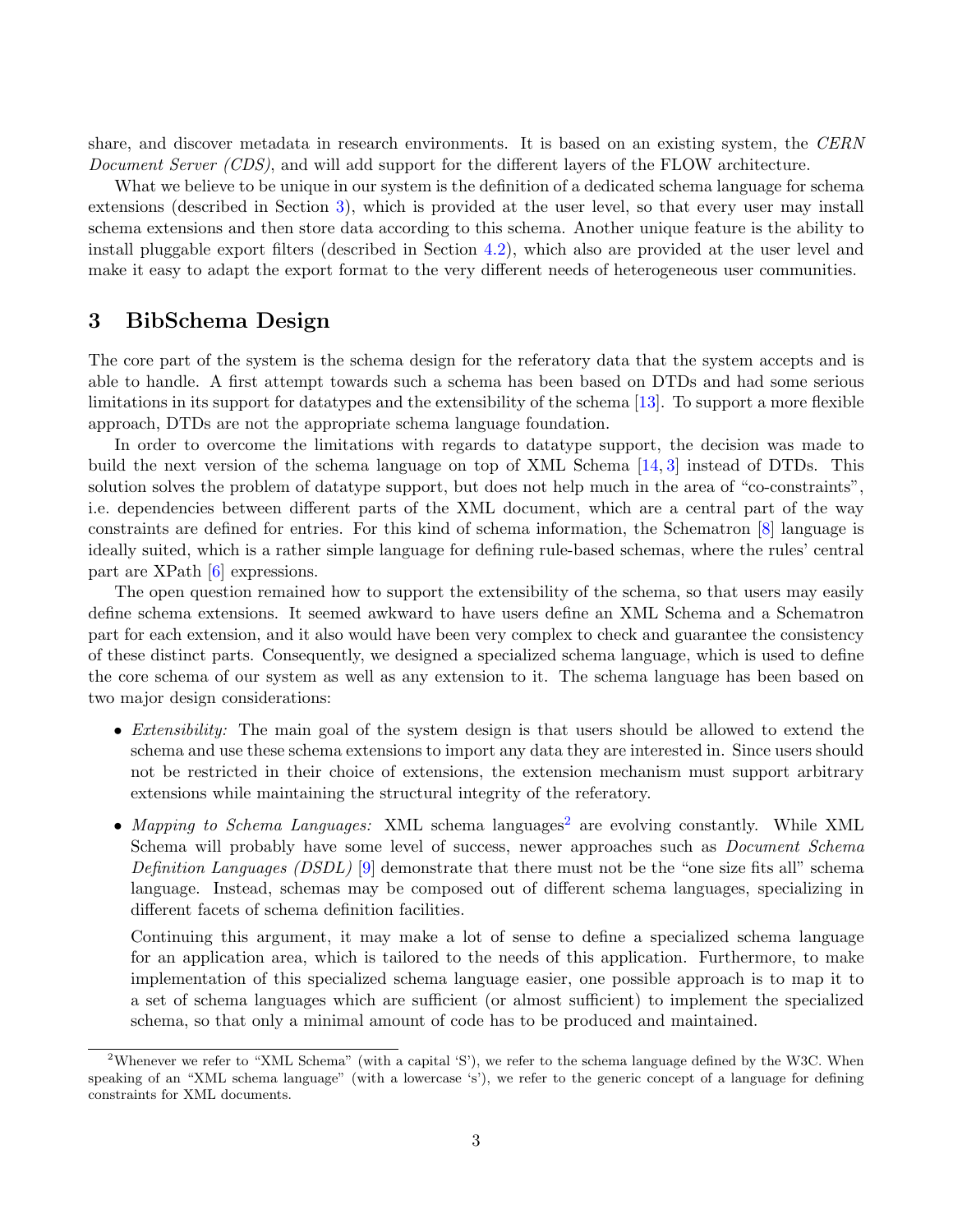<span id="page-3-0"></span>

Figure 2: BibSchema Dependencies and Processing

In Figure 2, the overall design of the schema language that we developed and its dependencies are shown (shaded components are existing technologies that we used). The schema language is called  $Bib$ -Schema, and it is based on an XML Schema and a Schematron schema.

On the left side of the figure, the various layers of the schema languages can be seen. At the second layer from the bottom, it is shown that the schema for our BibSchema language, shown one layer above, is based on XML Schema and Schematron. Any BibSchema, shown at the top level, is based on our BibSchema schema. A BibSchema document defines a schema for entries in our system, using the BIBT<sub>EX</sub> metaphors of *entries* which are composed using *fields*. Since fields may contain complex XML content, the BibSchema may define this content directly using XML Schema. BibSchemas may also be based on other BibSchemas, for example reusing fields from them. At the very bottom, the base schema is shown, which defines the basic datatypes that BibSchemas build on.

While the left side of the figure shows the schema side, the middle part shows the way of how data is checked to conform to the BibSchema(s) to which it claims to conform. The details of the implementation are described in Section [5,](#page-7-0) but here it is important to note that the schema information is used while importing the data into the system, so that the actual storage only contains BibSchema-valid data.

This is what the right side is showing: A referatory (a single reference or a large collection of references, for example an XML-encoded BIBT<sub>EX</sub> document) is imported into the system by looking at the schema(s) it is using, and then checking the data when importing it. Again, details of the implementation of this process can be found in Section [5.](#page-7-0)

Within the architecture, there are two special schemas, one is the base schema (shown at the very bottom of Figure 2), defining the basic datatypes supported by the system, such as persons, crossreferences between entries, a macro mechanism, and treatment of special text (such as text that must be treated differently depending on the output format<sup>3</sup>). The other special schema is the *standard* BibSchema, which defines the standard entry and field types of BIBT<sub>EX</sub>. The standard schema is not shown separately in the figure and can be regarded as one of the BibSchemas shown in the upper left corner.

<sup>&</sup>lt;sup>3</sup>For example, when exporting the reference to [\[11\]](#page-10-0) for T<sub>E</sub>X processing, it would be good to have the BIBT<sub>E</sub>X part of the title as "B{\sc ib}\TeX{}", while in other formats it would probably be sufficient to get it as "BibTeX".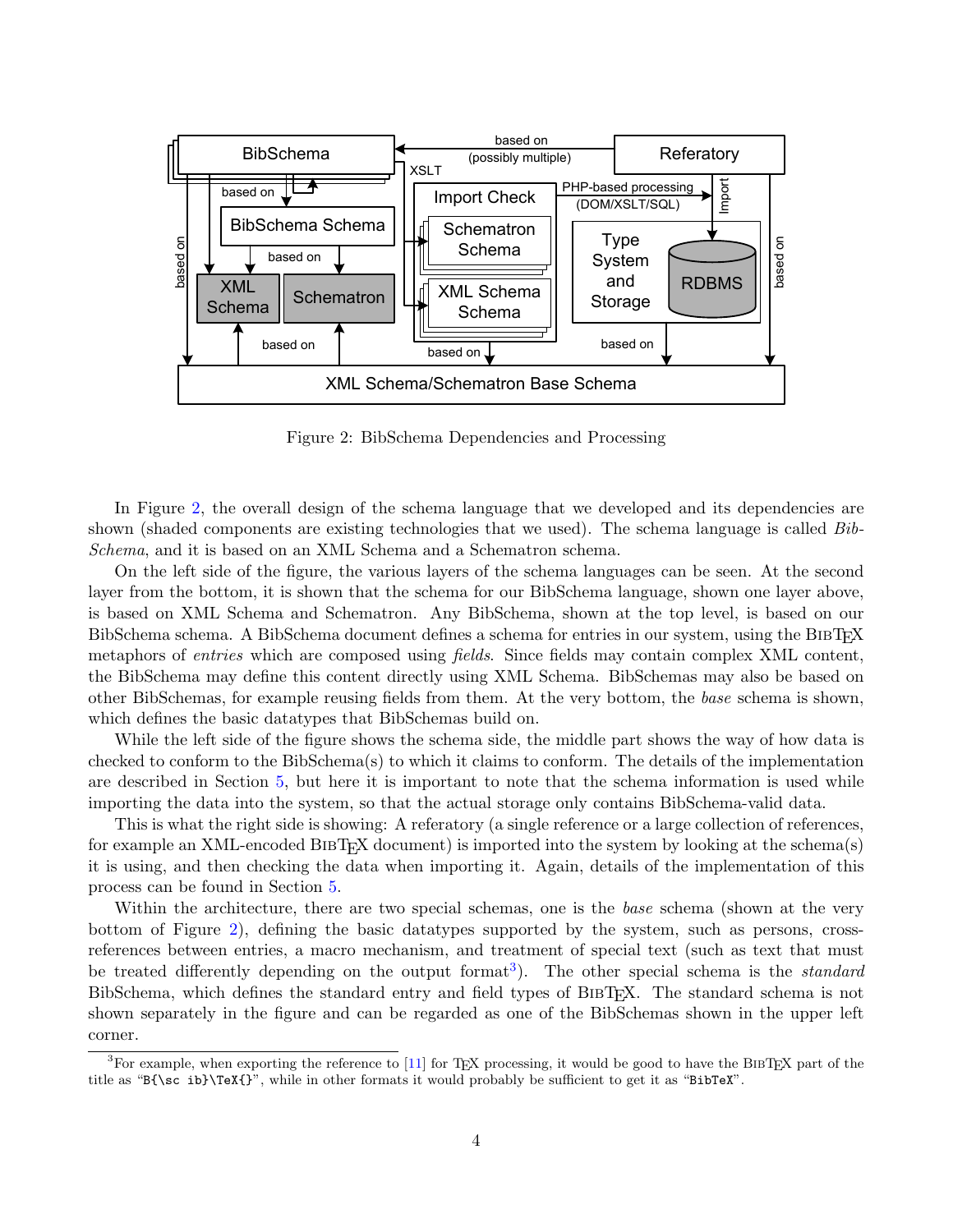```
<bs:schema xmlns="http://www.w3.org/2001/XMLSchema"
   xmlns:bs="http://dret.net/xmlns/bibtexml/bibschema"
   defaultRefAndTargetNS="http://dret.net/xmlns/bibtexml/standard">
<bs:entry name="misc">
 <bs:minOne>
  <bs:field ref="author"/>
  <bs:field ref="title"/>
  <bs:field ref="howpublished"/>
  <bs:field ref="month"/>
  <bs:field ref="year"/>
  <bs:field ref="note"/>
 </bs:minOne>
</bs:entry>
<bs:field name="author" isPerson="true" repeatable="true"/>
<bs:field name="title" isSpecialText="true"/>
<bs:field name="month">
 <restriction base="string">
  <enumeration value="January"/> ...
```
Figure 3: BibSchema Example (Schema for misc Entry type)

To illustrate the dependencies among various components of the architecture, Figure 3 shows a very short excerpt from the BibSchema standard schema. In this example, there are a number of interesting things to note. One thing is that our approach is entirely based on XML Namespaces [\[5\]](#page-9-0), identifying all BibSchemas on the basis of namespace names. The outline of the BibSchema language can be seen by the hierarchy of the element schema, the element entry (used to define an entry type), and the element field (used to define a field type). As shown in the example of the month field type, a field definition may contain normal XML Schema code.

Fields may also have qualifiers, which are either indicators for schema properties (repeatable), or require special treatment when processing these fields (isPerson and isSpecialText). Apart from these hard-coded properties of how fields may occur, and how fields are processed, everything in our system architecture is freely configurable (and thus could be easily modified to have a less BIBT<sub>EX</sub>-based data model as the standard schema).

Building on base and standard schemas, users can define arbitrary extension schemas. One such schema is shown in Figure [4.](#page-5-0) This example is a very simple extension, only defining one new field type (topic). Since we are following BibTEX's convention that fields may always appear in entries (i.e., there is no such thing as an illegal field in an entry), this new field may be used in any entry type available through other BibSchemas. The field itself is defined to contain an XML Schema complex type, in this case a sequence of topic elements, which must carry a name as well as a weight attribute. The content of the field element is regular XML Schema code, and thus enables users to define arbitrarily complex field content.

This example extension schema concludes the discussion of the BibSchema design. Figure [5](#page-6-0) shows how an instance of this example schema looks like, and Section [5](#page-7-0) discusses the implementation of the schema architecture in our prototype system.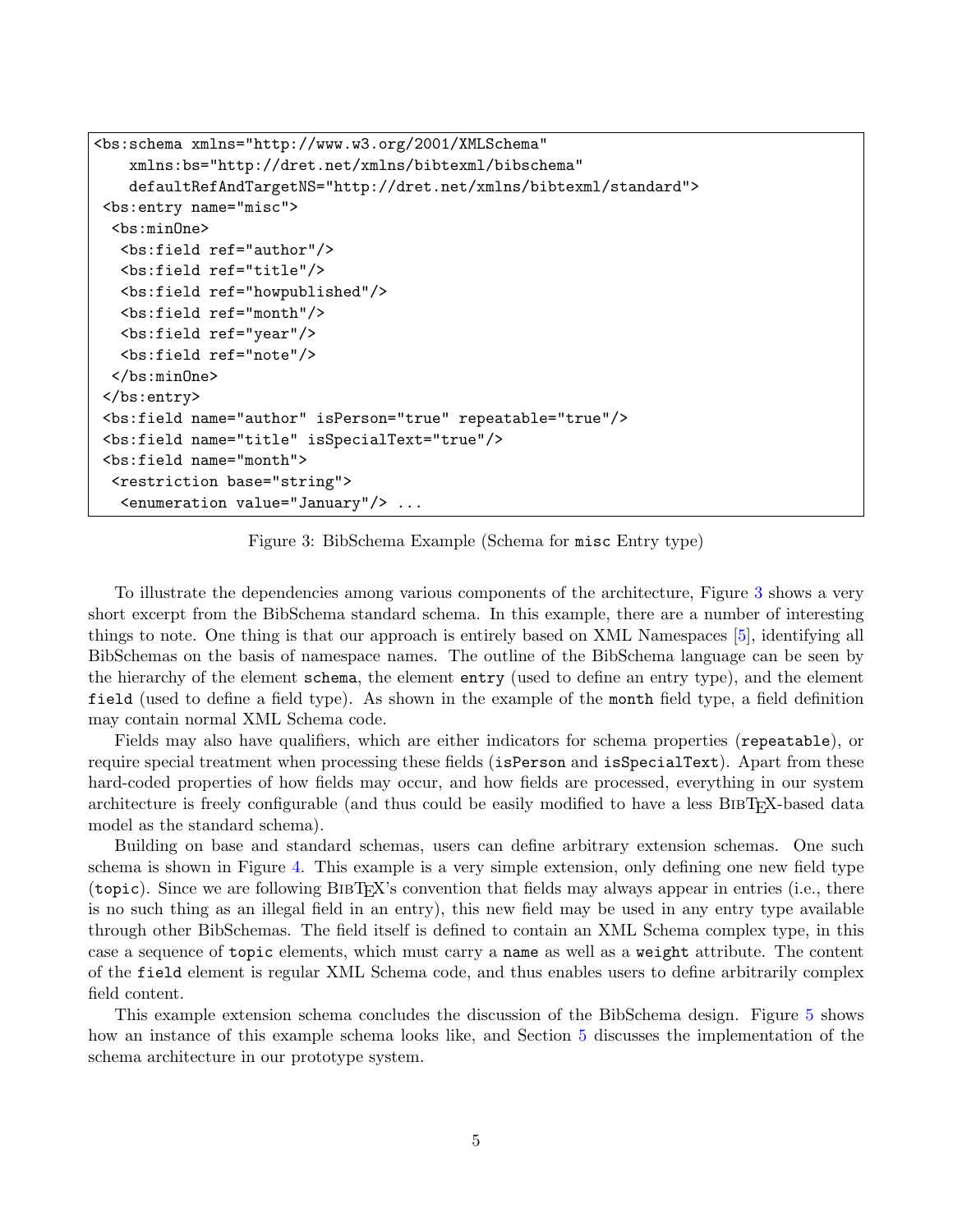```
<bs:schema xmlns="http://www.w3.org/2001/XMLSchema"
           xmlns:bs="http://dret.net/xmlns/bibtexml/bibschema"
           defaultRefAndTargetNS="http://dret.net/xmlns/bibtexml/topic">
<bs:field name="topics">
 <sequence>
  <element name="topic" maxOccurs="unbounded">
    <complexType>
    <attribute name="name" type="NCName"/>
     <attribute name="weight">
     <simpleType>
       <restriction base="decimal">
        <minInclusive value="0"/>
        <maxInclusive value="1"/>
        <fractionDigits value="1"/>
       </restriction>
      </simpleType>
    </attribute>
    </complexType>
  </element>
 </sequence>
</bs:field>
</bs:schema>
```
Figure 4: BibSchema Extension Example (topic BibSchema)

## 4 Handling Data

The preceding section describes how schema design is supported. It is based on the assumption that there should be a general structure of the referatory (represented by the base and standard schemas), and that users should have the opportunity to extend this structure according to their specific needs. To demonstrate this, in Figure [5](#page-6-0) it is shown how the initial example of a BibTEX entry with proprietary fields (as shown in Figure [1\)](#page-1-0) can be encoded in XML.

The most interesting part of this example is the bibliography element, which carries four namespace declarations. These namespace declarations refer to the base and standard schemas (provided by the system itself, the relevant part of the standard BibSchema is shown in Figure [3\)](#page-4-0), the topic BibSchema (as presented in the previous section in Figure 4), and a hypothetical uri BibSchema, defining a field type for containing URIs.

The example shows that the entry (represented by the misc element) comes from the standard Bib-Schema and contains a number of fields (the misc element's child elements). Most of the fields come from the standard BibSchema. Here it is interesting to note that the author elements contain child elements from the base BibSchema. The reason is that the author field is defined as containing person information (as can be seen in Figure [3\)](#page-4-0). The uri field comes from a URI BibSchema (which is not discussed in this paper), and the topics field comes from the topic BibSchema (as shown in Figure 4).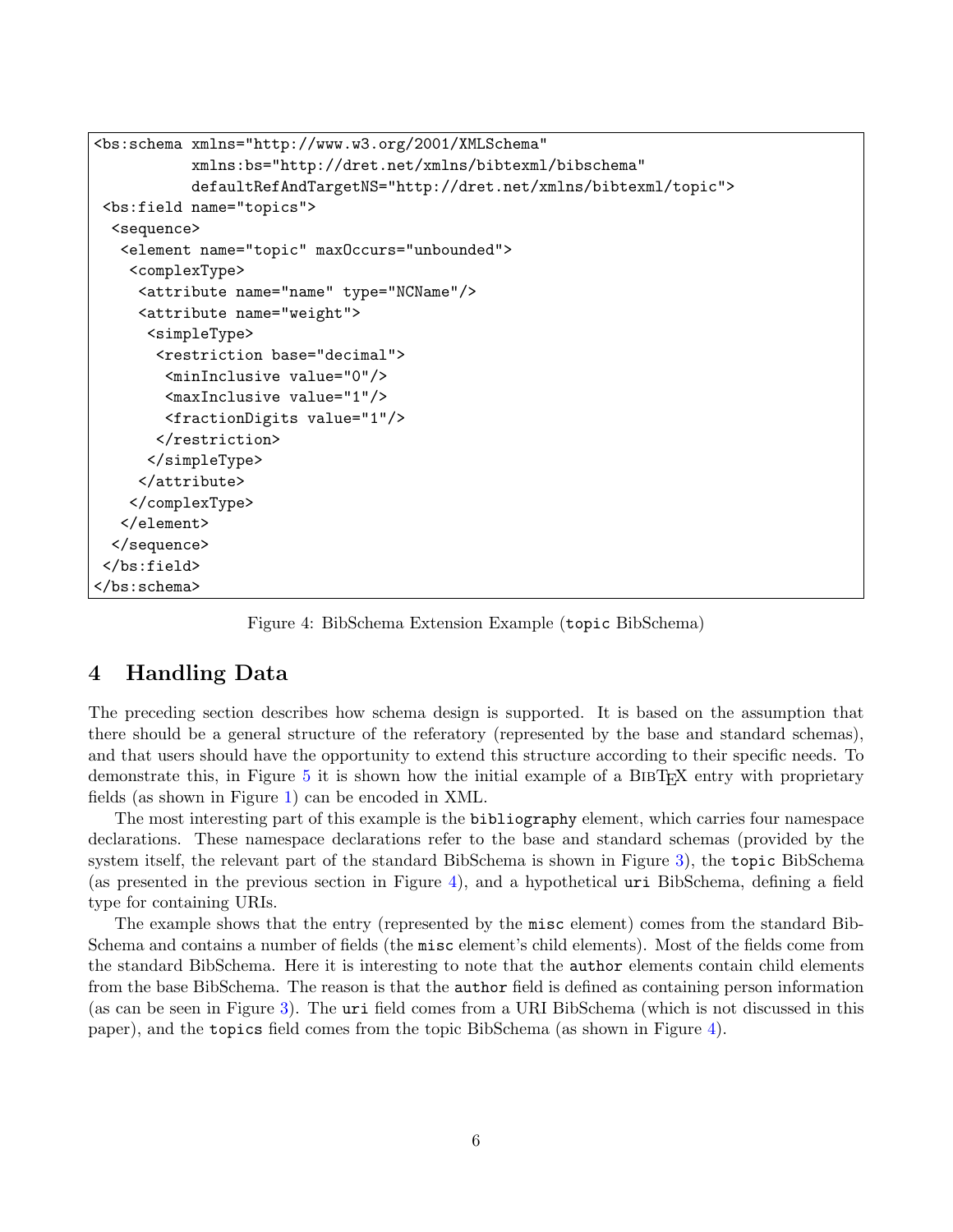```
<b:bibliography xmlns:b="http://dret.net/xmlns/bibtexml/base"
  xmlns:s="http://dret.net/xmlns/bibtexml/standard"
  xmlns:t="http://dret.net/xmlns/bibtexml/topic"
  xmlns:u="http://dret.net/xmlns/bibtexml/uri">
<b:entries>
 <s:misc key="xmlns10">
  <s:author>
   <b:bibperson>
    <b:firstname>Tim</b:firstname><b:lastname>Bray</b:lastname>
   </b:bibperson>
  </s:author>
  <s:author>
   <b:bibperson>
    <b:firstname>Dave</b:firstname><b:lastname>Hollander</b:lastname>
   </b:bibperson>
  </s:author>
  <s:author>
   <b:bibperson>
    <b:firstname>Andrew</b:firstname><b:lastname>Layman</b:lastname>
   </b:bibperson>
  </s:author>
  <s:title>Namespaces in XML</s:title>
  <s:howpublished>W3C, REC-xml-names-19990114</s:howpublished>
  <s:month>January</s:month>
  <s:year>1999</s:year>
  <u:uri>http://www.w3.org/TR/1999/REC-xml-names-19990114</u:uri>
  <t:topics>
   <t:topic name="xml" weight="0.8"/>
   <t:topic name="xmlns" weight="1"/>
  \langle t:topics \rangle</s:misc>
</b:entries>
</b:bibliography>
```
Figure 5: XML-encoded Example from Figure [1](#page-1-0)

#### 4.1 Importing References

Importing references requires them to be in the appropriate XML format, and also requires that all BibSchemas referenced in the XML are known to the system. If an XML document references unknown BibSchemas, it is rejected. It is then necessary to install the BibSchema in the system (through a special management interface), after this installation the system will accept the XML document. Before actually importing the references, the XML to be imported is validated against the base schema and any BibSchema(s) it is using. This validation uses code which has been generated from the BibSchema at installation time through XSLT (as shown in Figure [2\)](#page-3-0).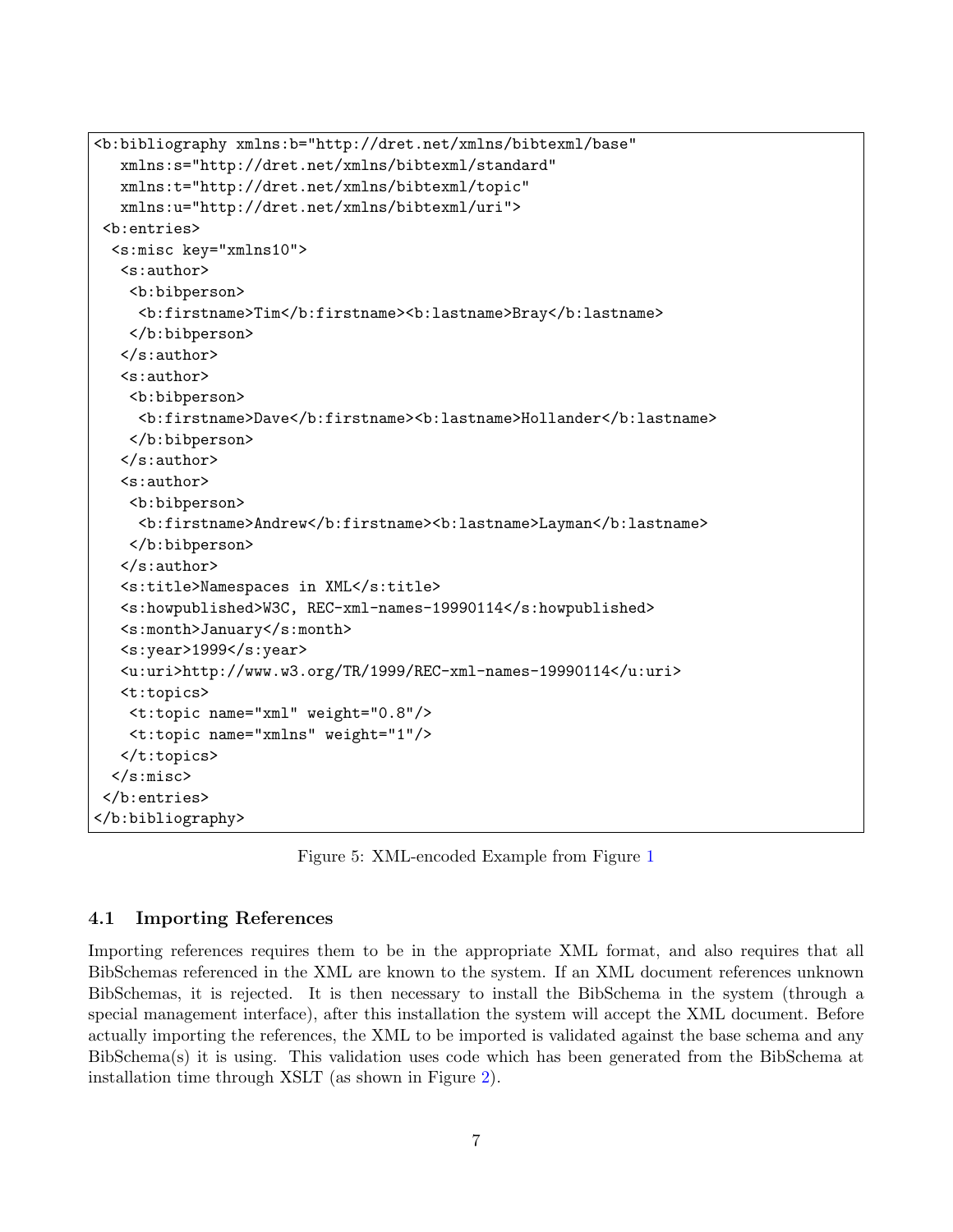<span id="page-7-0"></span>This design makes the system dynamically adaptive to new BibSchemas. Whenever a user wants to manage references with the system that are not supported by the installed BibSchemas, it is possible to write a new BibSchema (e.g., like the topic BibSchema shown in Figure [4\)](#page-5-0), install it, and then import data using this BibSchema. Since BibSchema extensions can define arbitrary XML Schema structures for fields, practically all metadata that can be encoded in XML can be managed by our system.

#### 4.2 Exporting References

Exporting references is done by first selecting them through a search interface, and then export them. Since the system's design goal was to adapt to the needs of different users, it supports a very flexible way of exporting references: they can either be referenced in the XML notation shown in Figure [5,](#page-6-0) or they can be processed by one or more XSLT programs to fit the needs of different users. The system currently supports BIBT<sub>EX</sub> output (by implementing an XSLT generating BIBT<sub>EX</sub> code from BibSchema XML), but it would be trivial to write XSLT code for transforming BibSchema XML to other formats, such as Dublin Core (DC) [\[16\]](#page-10-0), the Open Archives Initiative (OAI) [\[15\]](#page-10-0), or some RDF-based metadata format.

In the same way as BibSchemas must be installed in the system to handle XML using these Bib-Schemas, XSLTs can be installed to extend the system to generate new output formats. Both types of plugins (BibSchemas an XSLTs) may only be installed by users with special rights, to avoid an uncontrolled growth of BibSchemas and XSLTs in the system.

### 5 Implementation

The current prototype implementation of the system is based on the popular LAMP (Linux, Apache,  $MySQL$ ,  $PHP$ ) set of tools (with the exception that it is currently running under Windows, but since there are no Windows-specific parts in it, porting it to another platform such as Linux is trivial). The implementation design is based on the schema design and import and export processes described in the previous section.

Because a BibSchema is used to generate an XML Schema, it is necessary to use an XML Schema processor as part of the import process. After testing a number of XML Schema processors, Apache's Xerces was chosen because it implemented the biggest subset of XML Schema. Sadly, there doesn't seem to be a single XML Schema processor available that implements the full specification (even though there are a number who claim to do so), so finding and picking the right one took some time.

A BibSchema is also used to generate a Schematron schema, which is executed using an XSLT processor. After first using the Sablotron XSLT processor built into PHP, it became clear that it contains some errors, and the implementation now uses the Saxon XSLT processor.

The relational database we are using is MySQL, which is used to store the data after the import checking has been successful. Since MySQL does not support XML, we store fields containing XML as character data. This means that it is possible to search for XML in fields on a text basis, but it is not possible to perform any structure-oriented queries on this content.

### 6 Further Work

In the following list, we list some of the issues that we think would be interesting to investigate in more detail. Generally, we regard our work as a starting point to think about federated schemas and federated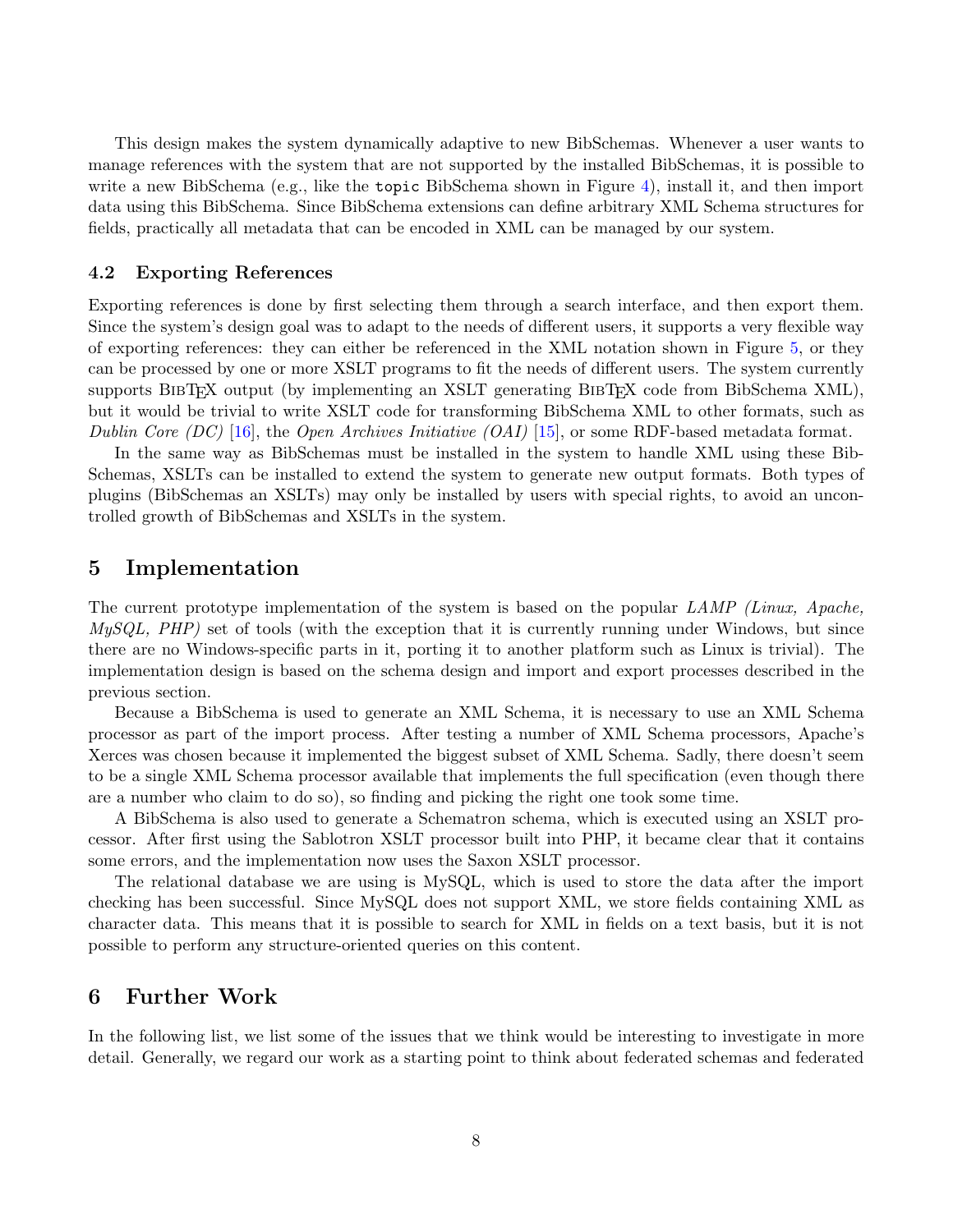referatories and ways to support users in such a scenario, but we also believe that more research should be performed in this area.

- BibSchema Classification and Cataloguing: Currently no attempt is made to prevent users from reinventing the wheel by defining multiple schemas for the same purpose. The problem of classifying and cataloguing existing schemas, so that users reuse existing schemas and thus increase the usefulness of the referatory, is not an easy one. Our current (admittedly simple) way to deal with this problem is to restrict schema installation to system managers, which are expected to check the schemas manually and thus prevent the emergence of redundant schemas.
- Import Optimization: Importing large amounts of records into our system currently is not performing very well, due to our design of the import process (as described in Section [4.1\)](#page-6-0). To speed up the import process, it would be possible to perform various optimizations. In a first step, it would be possible to use compiled XSLT (Schematron validation uses XSLT, which could be pre-compiled). Going further, it would be possible to write custom validation code in a regular programming language. However, since validation must be open to extension by new schemas, this would be a rather complex task.
- Pluggable Import Filters: In the same way as the system now supports pluggable export filters, it would be possible to support pluggable import filters, so that users can install such an import filter, and then import any kind of import  $data<sup>4</sup>$ , which as part of the import process is then transformed into the XML format required for internal storage.
- XML Database Support: The system as it is implemented now is based on a relational database, which brings with it all the problems of an XML-based data model stored in a relational database [\[1\]](#page-9-0). It would be an interesting task to move the system to an XML database, which in particular would be interesting if the BibSchema extensions included complex XML structures that should be accessible via queries. Which directly leads to the next point:
- XML Query Language (XQuery): Currently, the system accepts queries via a Web interface and maps them to SQL queries. This is sufficient as long as queries are targeted at field level. However, if queries need to recognize field structures, then it would be very useful to have a query language specialized for XML queries, such as XQuery [\[4\]](#page-9-0). XQuery support would imply an underlying database supporting it, and the question whether this would be worth the effort highly depends on the kind of BibSchema extensions (and in particular, features to query that data) that should be supported. Looking at the current design of the system, this could also involve the following:
- BibSchema Query Language: In the same way as the system currently has its own schema language (which is mapped to XML standard technologies), the system could be extended to have its own query language, which would be specifically designed to support BibSchema with its extension mechanism, and possibly XQuery-style queries into BibSchema extensions. Which leads to the last and most complex way to extend the system architecture:
- Distributed Query Processing: If both schemas and queries use their own language, then it would be possible to extend the system architecture to support distributed queries. This would take the notion of a federated referatory to a new level, where distributed referatories cooperate to increase

 $4$ Depending on the support of import filters, this could either be any kind of XML (if only XSLT would be accepted), or any kind of text-based data (if a text-processing language such as Perl would be supported, too).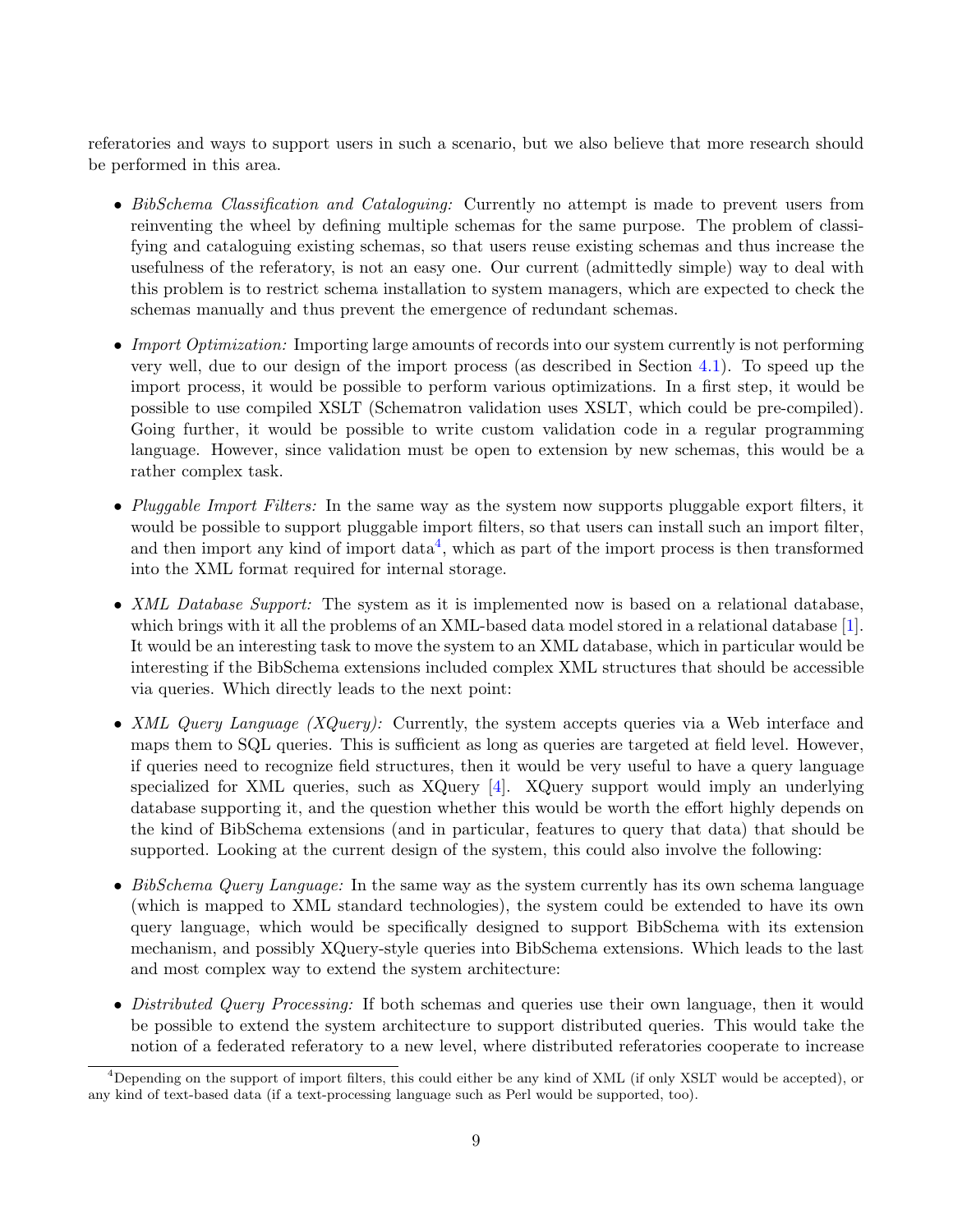<span id="page-9-0"></span>the amount of metadata accessible to users. The move towards distributed query processing certainly would be challenging, but it would be possible to benefit from the wealth of knowledge gathered by the federated databases community.

This list is non-exhaustive, but it should be sufficient to illustrate the direction we are envisioning for our system and future research in this area.

## 7 Conclusions

The system described in this paper is a first approach towards federated referatories. It also is an exercise in using different XML technologies for shortening the development effort required for prototypes. Most of the implementation effort for our system went into choosing and integrating the XML technologies that we used (most notably, DOM, XML Schema, Schematron, and XSLT).

## 8 Acknowledgements

Philip Schaffhauser and Felix Hauser implemented the prototype for the system described in this paper. A detailed report of their work ins available in their diploma thesis [7].

## References

- [1] Serge Abiteboul, Peter Buneman, and Dan Suciu. Data on the Web: From Relations to Semistructured Data and XML. Morgan Kaufmann Publishers, San Francisco, California, October 1999.
- [2] MARISTELLA AGOSTI and CONSTANTINO THANOS, editors. Research and Advanced Technology for Digital Technology: Proceedings of the 6th European Conference on Digital Libraries, volume 2458 of Lecture Notes in Computer Science, Rome, Italy, September 2002. Springer-Verlag.
- [3] Paul V. Biron and Ashok Malhotra. XML Schema Part 2: Datatypes. World Wide Web Consortium, Recommendation REC-xmlschema-2-20010502, May 2001.
- [4] SCOTT BOAG, DON CHAMBERLIN, MARY F. FERNANDEZ, DANIELA FLORESCU, JONATHAN RO-BIE, and JÉRÔME SIMÉON. XQuery 1.0: An XML Query Language. World Wide Web Consortium, Working Draft WD-xquery-20030502, May 2003.
- [5] Tim Bray, Dave Hollander, and Andrew Layman. Namespaces in XML. World Wide Web Consortium, Recommendation REC-xml-names-19990114, January 1999.
- [6] James Clark and Steven J. DeRose. XML Path Language (XPath) Version 1.0. World Wide Web Consortium, Recommendation REC-xpath-19991116, November 1999.
- [7] Felix Hauser and Philip Schaffhauser. Database-Driven XML-Enabled Bibliography Management System. Master's thesis, Computer Engineering and Networks Laboratory, Swiss Federal Institute of Technology, Zürich, Switzerland, March 2003.